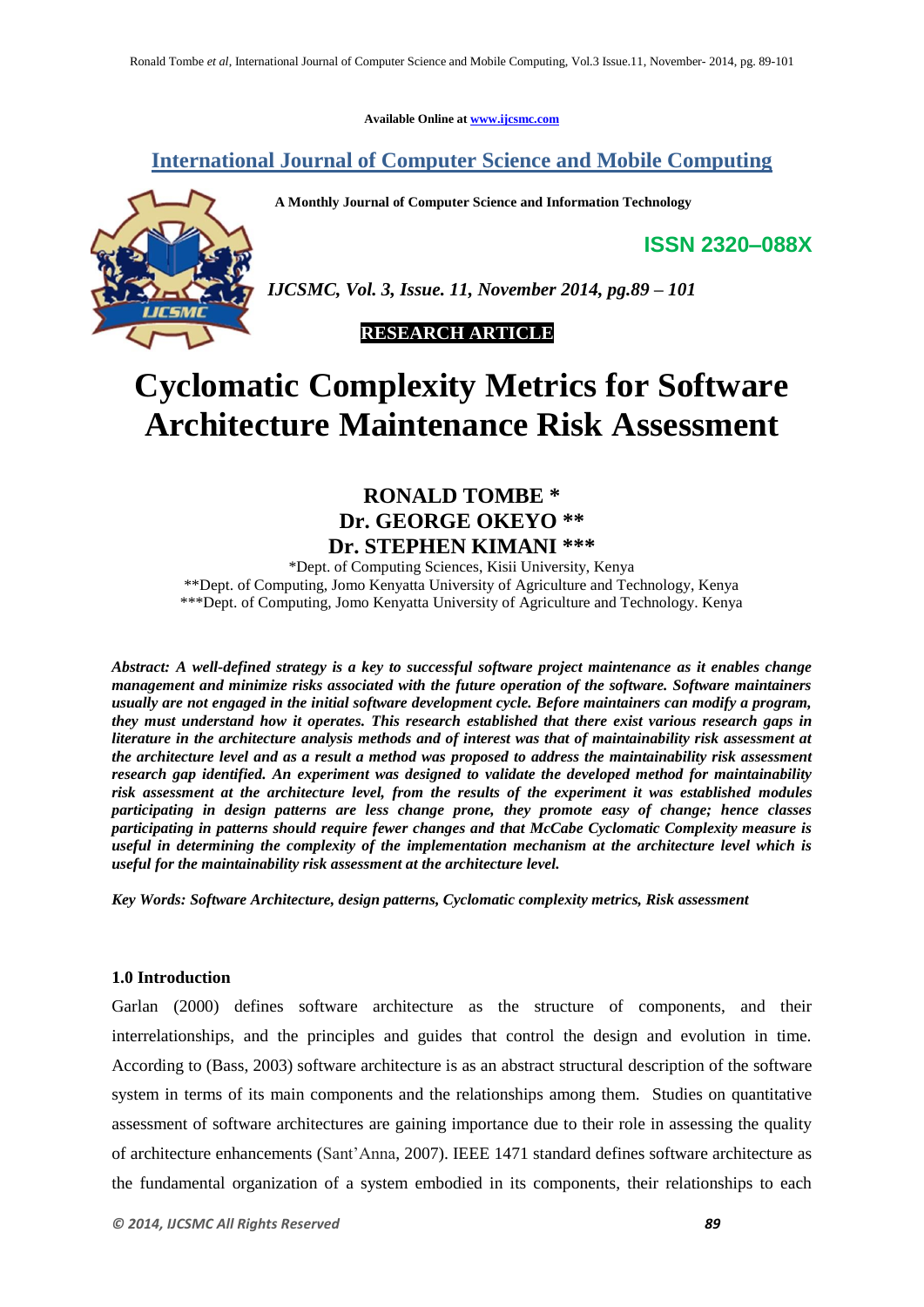other and to the environment and the principles guiding its design and evolution (Emery, 2008). From this definition, the component and the connector are reinforced as the central concepts of software architecture. A component can be as simple as an object, a class, or a procedure, and as elaborate as a package of classes or procedures. Connectors can be as simple as procedure calls or as elaborate as client-server protocols, links between distributed databases, or middleware.

Software maintenance is classified into adaptive, corrective, preventive and perfective (Somerville, 2008). Most organizations are concerned about the costs of software maintenance, for it has been increasing steadily and many companies spend approximately 65% of their software budget on maintenance (Abdelmoez, 2006). The process of risk assessment is useful in identifying complex modules that require detailed inspection, estimating potentially troublesome modules. According to the NASA-STD-8719.13A, risk is a function of the anticipated frequency of occurrence of an undesired event, the potential severity of resulting consequences, and the uncertainties associated with the frequency and severity (Abdelmoez, 2006).

Emphasis on software architecture is being put on design patterns (Shaik, 2005), thus the traditional practice of ad-hoc software construction is slowly shifting towards pattern- oriented development.

The architecture allows for multiple independent and loosely-coupled component implementation mechanisms. Risk assessment and analysis for software architectures is motivated by the fact that different operators and vendors may choose to deploy/develop different mechanisms to achieve the same end, and there need to be different mechanisms to solve problems at different places in a networked environment. Furthermore, implementation bugs or configuration errors could potentially render an implementation ineffective.

#### **1.1 Study Hypothesis**

The experiment was designed in such a way to examine the relationship between single module properties and change proneness. The experiment tested the following hypothesis:

> *H1*: Larger modules are more change prone. A larger module has more functionality, thus there is greater likelihood that some functionality in the module will need to be corrected or enhanced.

> *H2*: Modules participating in design patterns are less change prone. Patterns are designed so that changes are made via subclasses or by adding new participant classes rather than modifying already present classes. Patterns promote easy of change; hence classes participating in patterns should require fewer changes.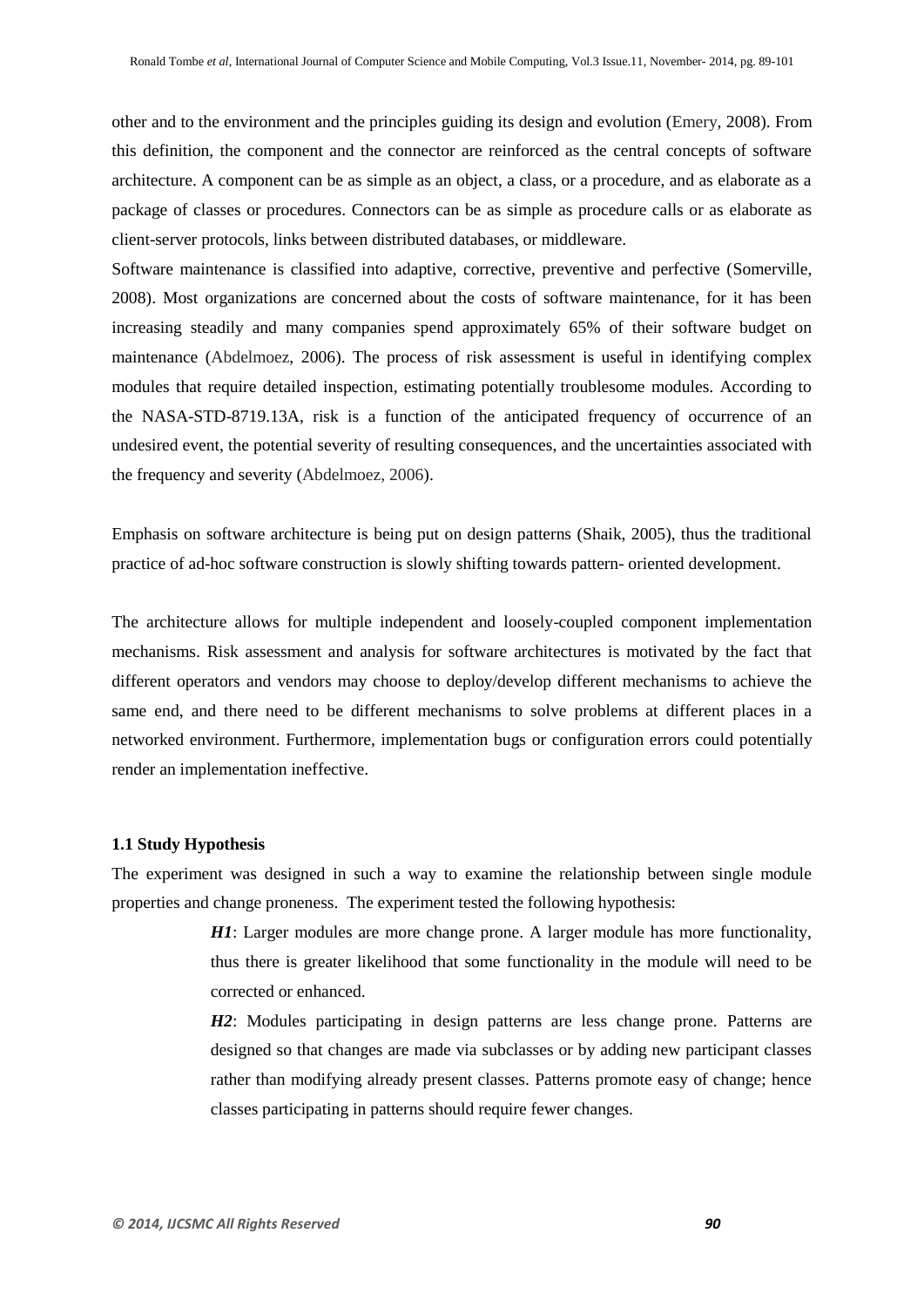#### **2.0 Literature Review**

#### **2.1 Architecture-Level Prediction of Software Maintenance (ALPSM)**

The goal of ALPSM is to predict the maintenance effort required to address a change scenario (Bengtsson, 1999).The main contribution of this method consist of the architecture level where this prediction is performed. ALPSM defines a maintenance profile, like a set of change scenario tasks. A scenario describes an action, or sequence of actions that might occur as related to the system. Hence a change of scenario describes a certain maintenance tasks. Using the maintenance profile, the architecture is evaluated using the scenario describes a certain maintenance effort for a software system can be estimated. The method has a number of inputs the requirements specifications, the design of the architecture, expertise from software engineers and possibly historical maintenance data. This method analyses maintainability by looking at the impact of scenarios. It uses the size of changes as a predictor for the effort needed to adopt the system to a scenario. The ALPSM does not to address risk assessment (Tombe et al, 2014) thus the need to improve the method so as to incorporate the risk assessment aspect during software maintenances.

#### **2.2 Method for Software Maintenance Risk Assessment at the Architecture Level (MSMRAAL)**

The Architecture level prediction software maintenance method (ALPSM) discussed *in section above* does not provide mechanisms to address the risks that are associated with the maintenance changes (Tombe et al, 2014).

The method for software maintenance risk assessment at the architecture level consists of the following steps.

- 1. *Identify categories of maintenance tasks from the scenarios. Model the scenarios using UML specifications:*
- 2. *Synthesize scenarios:* For each of the maintenance tasks, a representative set of scenarios will be defined.
- 3.*Map the scenarios into the architectural design: F*or each scenario determines the components that are affected and to what extent they will be changed, this results in the size of the impact of the realization of the scenario.
- 4.Map the Participating classes of the scenarios as presented in UML specifications model(s) to a published design pattern that best matches the Model.
- 5.*Risk assessment:* Establish that the impact of a change scenario; estimate the risk on the ripple effects of the changes (maintenance) to be made on a component in respect with the interacting components in order to predict the overall risk that might be associated to during the maintenance of a system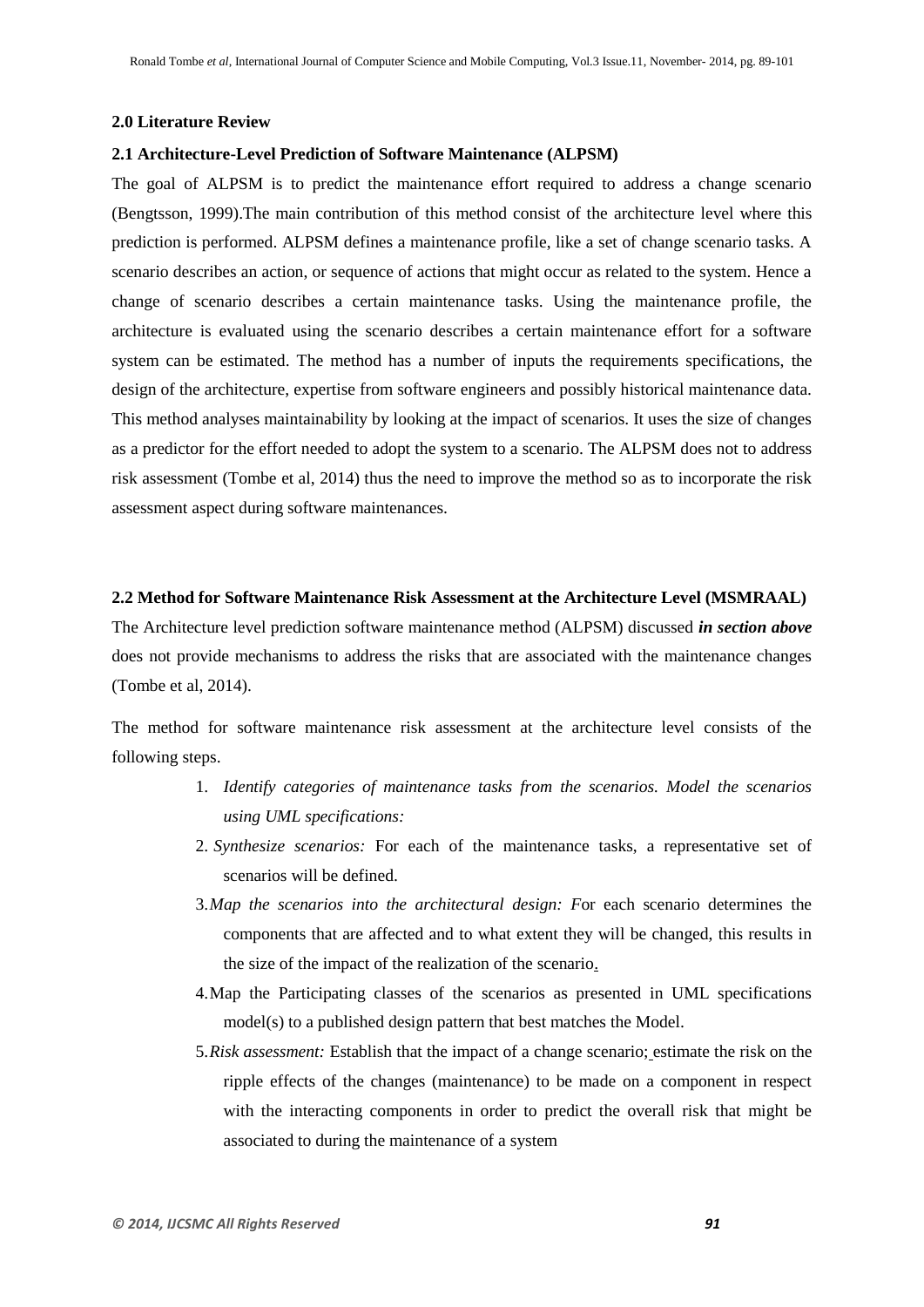In this research, we use McCabe's metrics for maintainability risk assessment on the implementation mechanisms used in the experiment setup for this research. This is discussed in the **section 2.3**. The reason as to why the McCabe's metrics is used is because it will give a quantitative measure of the results on the risk assessments of the software component implementation mechanism used at the architecture level.

#### **2.3 McCabe's Cyclomatic Complexity**

McCabe (1976), views program complexity related to the number of control paths through a program module. McCabe derived a software complexity measure from graph theory using the definition of the cyclomatic number which corresponds to the number of linearly independent paths in a program. It is intended to be independent of language and language format. This measure provides a single number that can be compared to the complexity of other programs.

McCabe's cyclomatic complexity is an indication of a program module's control-flow complexity and has been found to be a reliable indicator of complexity in large software projects (Ward, 1989). Considering the number of control paths through the program, a 10-line program with 10 assignment statements is easier to understand than a 10-line program with 10 if-then statements. *MCC* is defined for each module to be M=E *− N* + X, where M is the McCabe Cyclomatic Complexity (MCC) metric, E is the number of edges, N is the number of nodes or decision points (conditional statements), and X is the number of exits (return statements) in the graph of the function respectively. Control flow graphs (CFC) describe the logic structure of software modules. The nodes represent computational statements or expressions, and the edges represent transfer of control between nodes. Each possible execution path of a software module has a corresponding path from the entry to the exit node of the module's control flow graph. The advantages of the CFC metric is that it can be used as a maintenance and quality metric, it gives the relative complexity of process designs, and it is easy to apply(Cardoso et al, 2005).

# **2.4 Design patterns**

Design patterns are a mechanism for expressing design structures (Gamma et al, 1994). Design patterns pre-serve design information by capturing the intent behind a design. The use of patterns at architectural level favours the reduction of recurrent reliability modelling work and the understand ability of the reliability model (Laprie, 1996) and allows the designer to reason about fault tolerance and to assign exceptional behaviour responsibilities among components (Lemos, 2006).This allows predicting the effects of particular architectural decisions on the reliability of the system (Klein, 1999).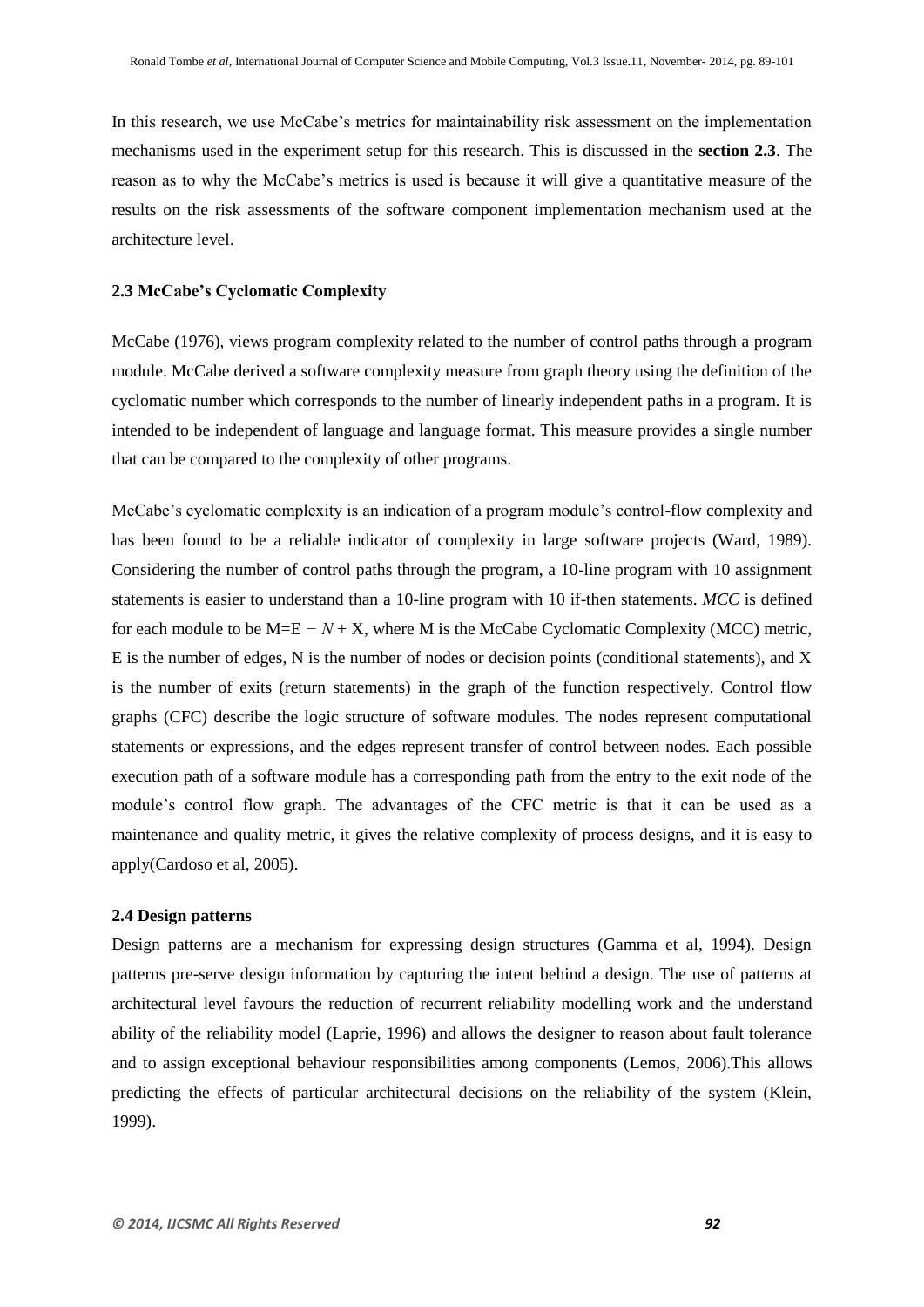#### **3.0 Experiment Design**

#### **3.1 Setting of the experiment design**

The experiment was set-up to validate the method (MSRAAL) in **section 2.2** which was developed in this research for maintenance risk assessment at the architecture level. For the experiment to validate the risk assessment method, it tests the hypotheses **H1 and H2 in section 1.1**. The experiment measures the complexity of the implementation mechanisms for Internet Protocol (IP) address validation process which are discussed in sections 5.2 and 5.3. IP address implementation mechanism was selected for validation because the internet architecture allows for multiple independent and loosely-coupled component implementation mechanisms due to the fact that different operators and vendors may choose to deploy/develop different mechanisms to achieve the same end, and there need to be different mechanisms to solve problems at different places in a networked environment. The experiment complexity measure (value) is useful for risk assessment of the architecture components/modules which will be either upgraded or redesigned depending on the complexity value of the implementation module under consideration. The experiment is conducted on the Source Address Validation Architecture (SAVA); this is because the SAVA design principles (Wu J, 2007) as discussed below are important in software maintainability.

# **i. Performance**

Deployment of SAVA should not place unreasonable stress on network infrastructure components.

#### **ii. Scaling**

SAVA must be capable of scaling to the size of the global Internet.

# **iii. Multiple-Fence Solution**

SAVA should support hierarchical multi-fence solutions to provide different granularities of authenticity of source IP address.

# **iv. Loose Components Coupling**

SAVA should allow for different providers to use different solutions, and the coupling of components at different levels of granularity of authenticity should be loose enough to allow component substitution.

#### **v. Incrementally Deployable**

SAVA should show its benefit even if it is deployed only in part of the Internet. If there is no benefit for partial deployment, it is hard to start.

# **vi. Benefit to Operator**

The mechanism should have direct benefit to the party who makes investment on the deployment of the mechanism. Otherwise there is not enough incentive for the global deployment.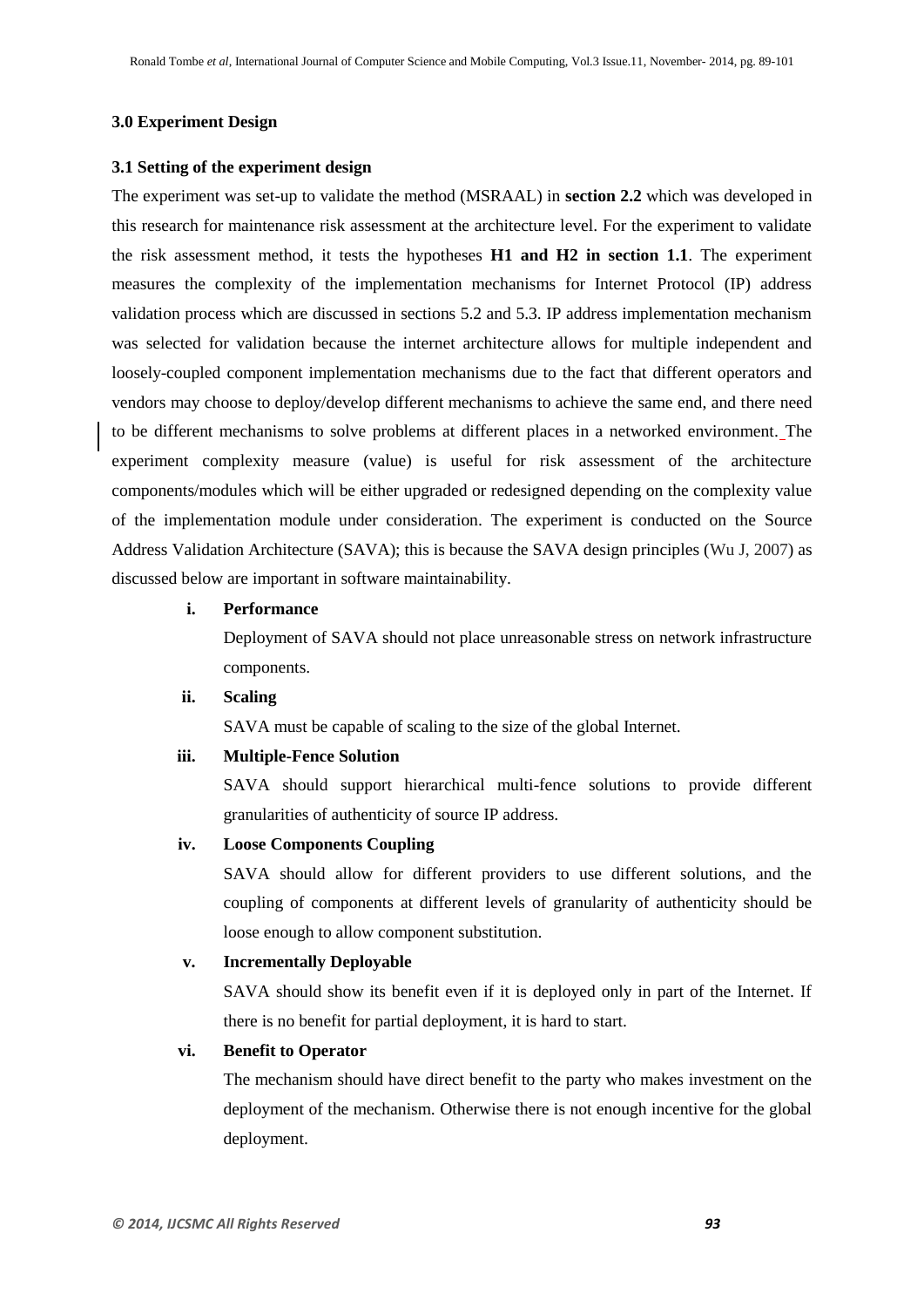# **3.1.1 The experiment**

A software prototype for the experiment was designed in such a way to enable the user to input an IP address, the program validates the value input to determine whether the value input for the IP address is valid. The software prototype is implemented at the local subnet level using two different mechanisms i.e. design pattern and the modular approaches (The option buttons provided on the interface determines which implementation mechanism executes when the user clicks the command button **Get IP**). The option button labeled *Design pattern* when selected will trigger the design pattern implementation mechanism to execute which is used for hypothesis H1 testing and the option button labeled *Modular when selected will* trigger the modular implementation mechanism which is used for testing hypothesis H2. The user interfaces for the experiment is as shown in Figure 2 below.

|                                |         |             | Program design demo |  |
|--------------------------------|---------|-------------|---------------------|--|
|                                |         |             |                     |  |
| Code block to execute          |         |             |                     |  |
| ◉ Design pattem                | Modular | Traditional |                     |  |
|                                |         |             |                     |  |
| Input stream                   |         |             |                     |  |
| https://3254.242.443.187?ru=20 |         |             |                     |  |
|                                |         |             |                     |  |
| 254.242.443.18                 |         |             |                     |  |
|                                |         |             |                     |  |
|                                |         | Get IP      |                     |  |
|                                |         |             |                     |  |
|                                |         |             |                     |  |
|                                |         |             |                     |  |
|                                |         |             |                     |  |
|                                |         |             |                     |  |

Figure 1 interface for the experiment prototype program demo

# **4.0 Analysis of the results from the experiment**

**4.1 Hypothesis Testing (H1): The modular implementation mechanism code complexity analysis** The modular implementation mechanism was designed to test H1 and it had four interdependent functions to validate the IP address. The cyclomatic complexity for each function is calculated using the control-flow graph by MCcabe(1976) as given below.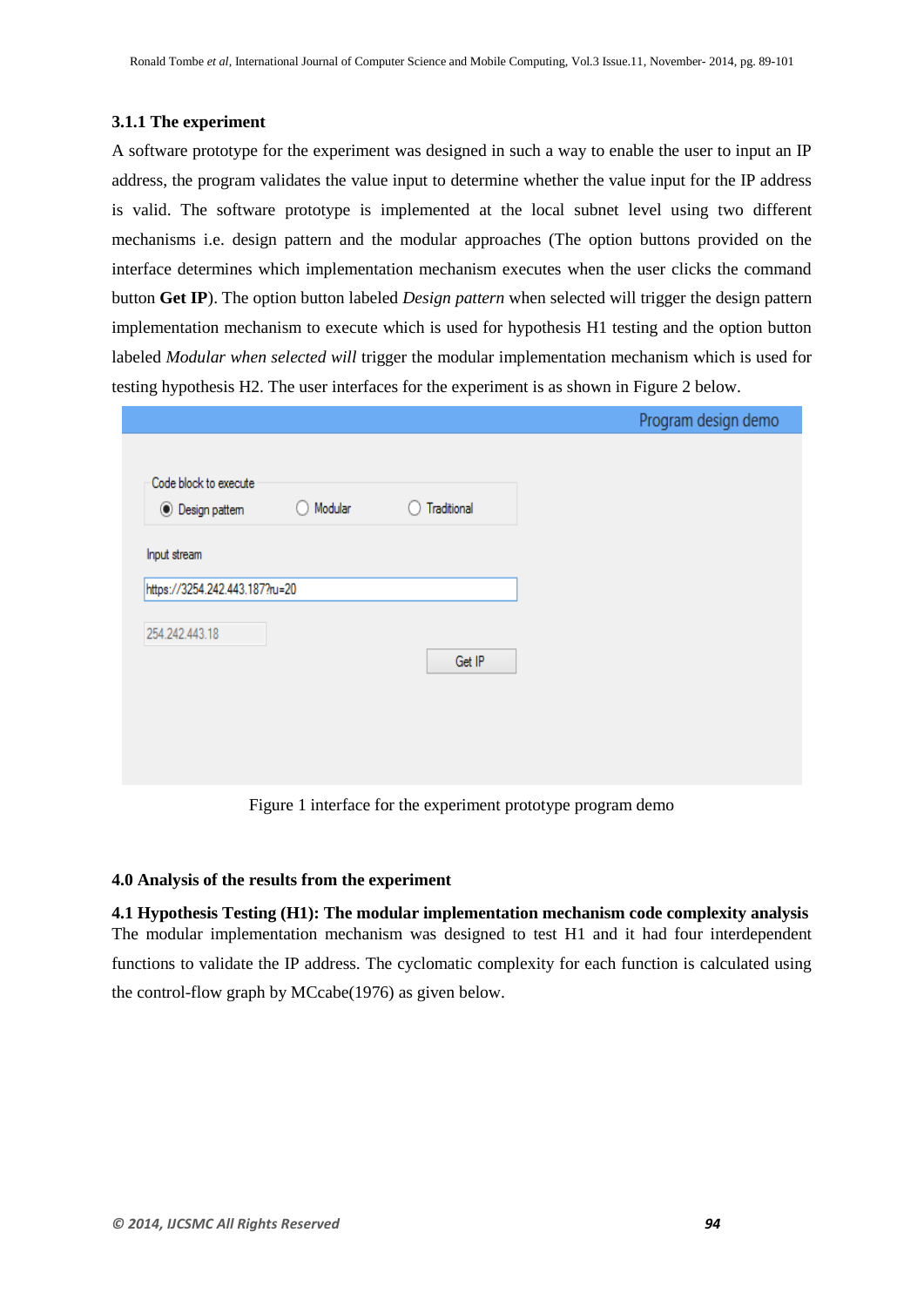```
private int firstIpIndex(string input)
-{
    int index = 0;while (index < input.length)\{if (isDigit(input[index]) && index + 13 < input. Length)
        \{if (input[index + 3] == 46 && 46 == input[index + 7] && 46 == input[index + 11] && isDigit(input[index + 13]))
             \{return index;
             <sup>}</sup>
            else
             \{index++;1
        ł
        else
        \{index++;
        \mathcal{E}ł
    return index;// return index corresponding to end of string position
\mathcal{E}
```
Figure 2 Function firstIPIndex()



 $MCC = E-N+X$  $N= 9$ E= 12  $X=2$  $MCC= 12-9+2=5$ 

Figure 3 control-flow graph of firstIpIndex()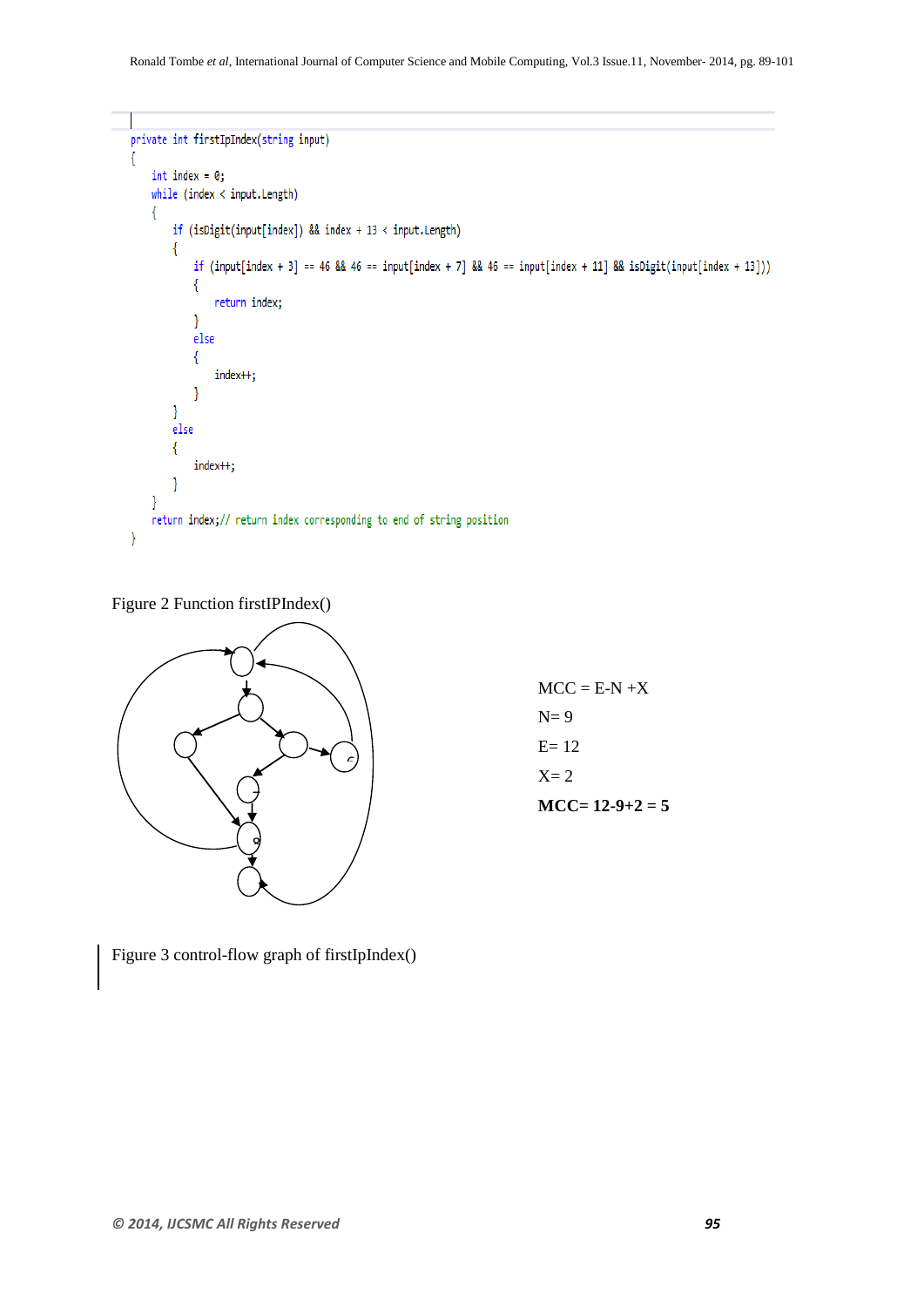```
ŋ.
           private int getCharSet(string input, int index, out string ip, int loop)
           \mathcal{L}_{\mathcal{L}}ip = String.Empty;<br>if (input.Length < index) return index;
                int count = 0;<br>StringBuilder sb = new StringBuilder();
                while (count < loop)₹
                      sb.Append(input[index + count]);
                     count++;
                      if (count < loop && !isDigit(input[index + count]))
                           break;
                \overline{\mathbf{r}}if (\text{sb.length} \lt \text{loop})sb.length = 0;else
                      ip = sb.ToString();return index + count;
           \mathcal{Y}
```
Figure 4 Function getCharSet()



Figure 5 control-flow graph of getCharSet()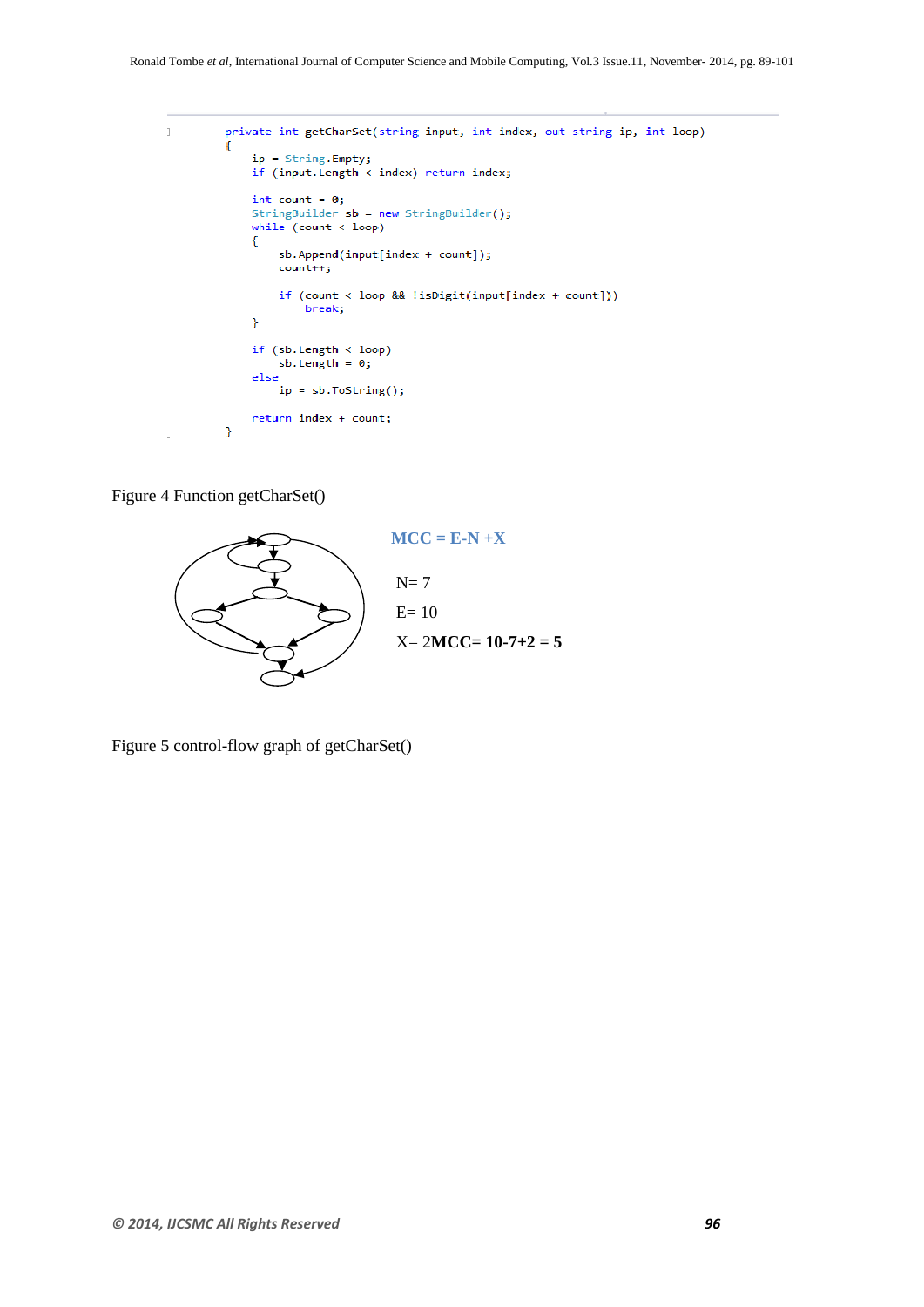```
|<br>private int getIpAddress(string input, int index, out string address)
ł
    address = string.Empty;<br>int groups = 0;
    StringBuilder sb = new StringBuilder();<br>while (groups++ < 3)
     ₹
         index = getCharSet(input, index, out address, 3);<br>if (address.Length == 0)
              break;
         if (index < input. Length && input[index] == 46)
         ł
              sb.AppendFormat("{0}{1}", address, input[index]);
              index++;ŀ
    \mathbf{a}if (sb.length == 12)₹
         address = string.Empty;
         index = getCharSet(input, index, out address, 2);
         if (address.length == 0)€
              return index;
         ¥
         ,<br>sb.Append(address);
         address = sb.ToString();ŀ
    else
         address = string.Empty;
    return index;
P,
```
Figure 6 Function getIpAddress()





Figure 7 control-flow graph of getIpAddress()

private bool isDigit(char ch) ł return ch <= 57 && 48 <= ch; ₹

Figure 8 Function isDigit()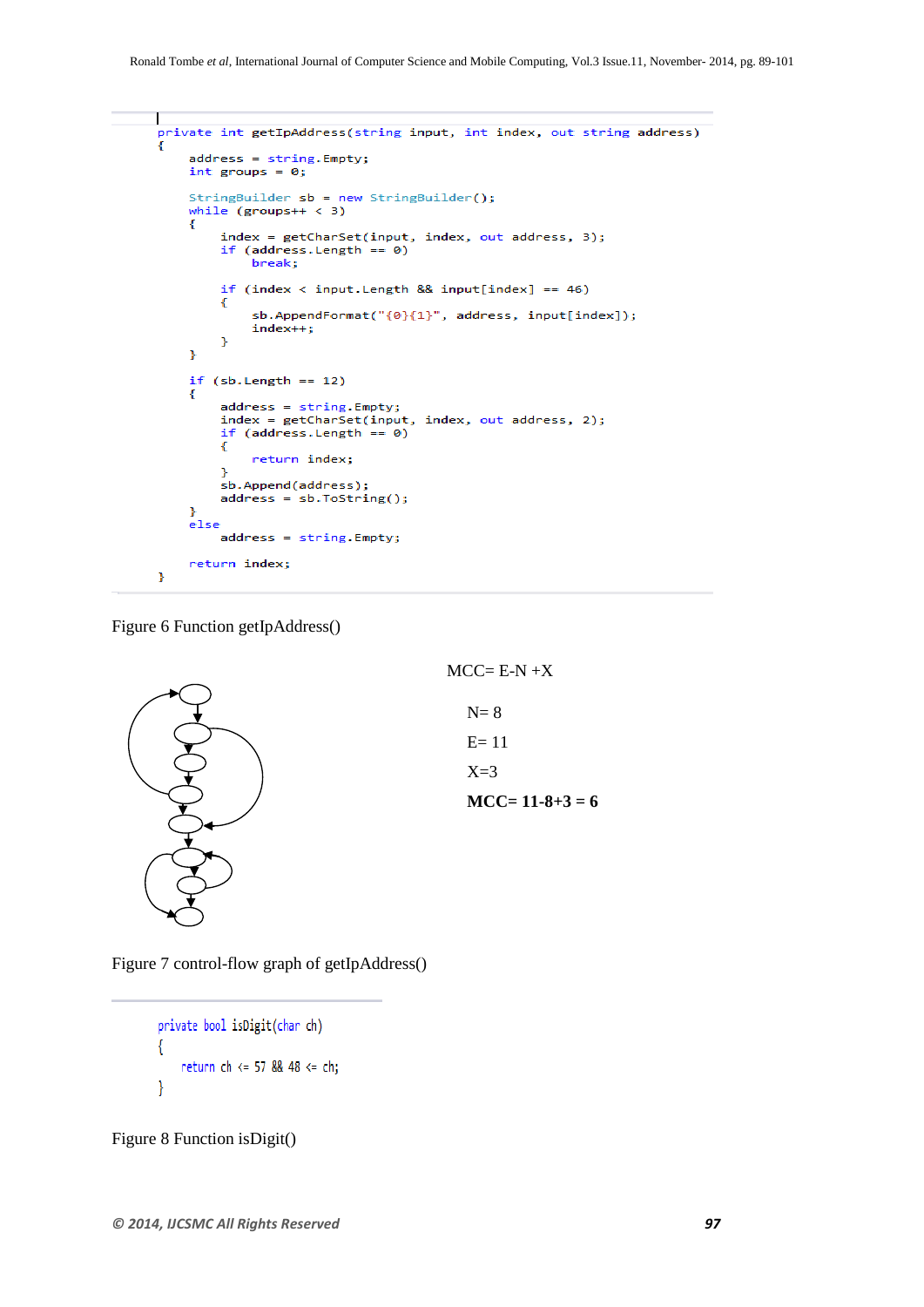# **4.2 Hypothesis Testing (H2): The design pattern implementation mechanism code complexity analysis**

The design pattern approach tests hypothesis 2. The design patterns implementation mechanism for the IP address validation was implemented by the code as given in Figure 17.

```
if(radioButton1.Checked)
ſ
    Regex rgx = new Regex(@"(\d{3}.){3}\d{2}");
    textBox2.Text = rgx.Match(textBox1.Text).ToString();
```
Figure 9 Design pattern implementation approach

MCC value for the object *rgx* in Figure 9 above is 1. Explanation; the object tests only one condition i.e. it matches its values i.e. input via a textBox2 with criteria provided at the object's declaration to determine the validity of an IP input stream.

# **4.3 Results from the analysis**

The modular IP validation mechanism as implemented in the experiment has a cyclomatic complexity value of 17 i.e. (the MCC of *firstIpIndex()* =  $5 + MCC$  *of getCharSet()* =  $5 + MCC$  *getIpAddress()*  $=6 + MCC$  is Digit  $= 1$  thus the total MCC for the modular implementation approach is equal to 17). The results are as demonstrated by the control flow graphs as per figure 3, figure 5, figure 7 and figure 8 respectively.

The design pattern IP validation mechanism as implemented in the experiment has a cyclomatic complexity value of 1. The result is as demonstrated in figure 9.

# **5.0 Discussion of results**

Unnecessary complexity complicates maintenance, since the extra logic is misleading for instance when splitting a control dependency across a module boundary as in the cases of function *firstIpIndex()* in Figure 2 calling function *isDigit()* in Figure 8 and function *getIpAddress()* in Figure 6 calling function *getCharSet()* in Figure 4, there is the risk of introducing control coupling between the modules and limiting the cohesion of each module. Furthermore it is evident from the results that modular implementation approach for IP validation has a higher MCC value of 17 as compared to the design pattern implementation approach which has a MCC value of 1 consequently, the modular implementation is more complex and risky to maintain since it has a very high MCC value of 17 as compared to the design pattern implementation which has a low MCC value of 1.

From the literature review conducted in this research, section2.1, it is revealed that there exist a method (Architecture-Level Prediction of Software Maintenance)ALPSM which provides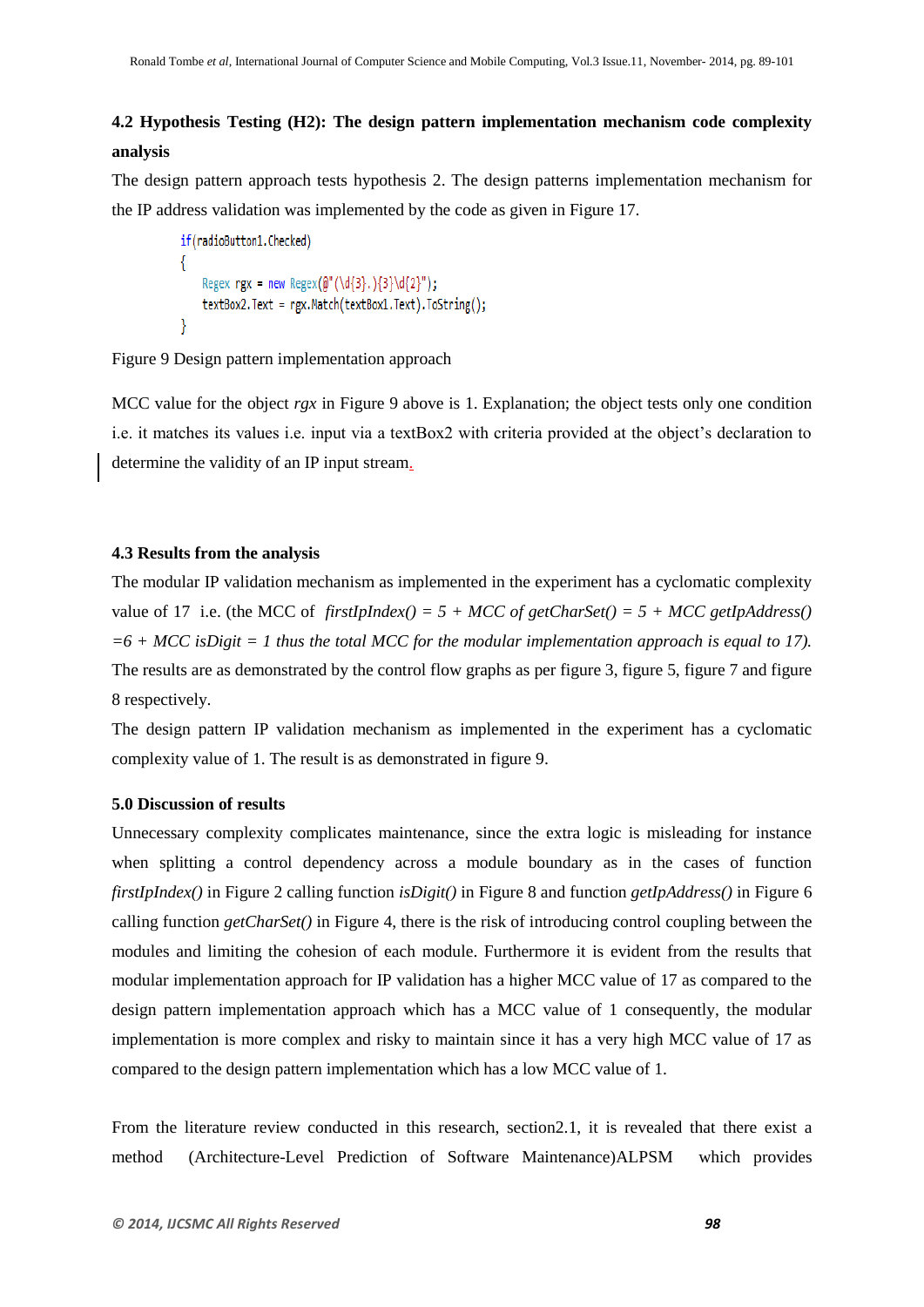comprehensive process support for maintenance risk assessment at the architecture level. The ALPSM does not provide mechanisms to address the risks that are associated with the maintenance changes; this method is used to estimate the efforts which could be expended during the software maintenance process at the architecture level; this method is however insufficient since it does not address the aspect of risk assessment of the software implementation mechanisms used at the architecture level. Risk assessment on the implementation mechanism can be done using the McCabe's (1976) method which measures the code cyclomatic complexity value of an implementation mechanism. Those modules with a MCC value of more than 50, should be redesigned and re-implemented, this is as per ISO/IEC-9126 standard. Risk assessment on architecture implementation mechanism will be of significance since it will enable the software maintainers to calculate the MCC value of a module so as to determine how risky it is before they can proceed to estimate the amount of effort to be expended. This will be very critical in decision making as to whether the module under consideration should be upgraded or redesigned for implementation depending on the module's MCC value.

In testing the hypotheses listed in section 1.1; it is established from the experiment results analysis in section 4.3 that larger modules with more functionality have a higher MCC value of 17 which implies that they will be more difficult and risky to maintain. In H2 testing the MCC value of 1 on the design pattern implementation mechanism is much lower than the modular implementation mechanism of MCC value of 17. (Gamma, 1994) explains that design patterns are a capable technique for achieving widespread reuse of software architectures. The design patterns implementation mechanism captures the static and dynamic structures and collaborations of components in successful solutions to problems that arise when building software in various domains thus, patterns facilitate reuse of software architecture, even when other forms of reuse are infeasible (e.g., due to fundamental differences in operating system features (Schmidt,1995).

## **6.0 Conclusions and Future Work**

Most software products undergo maintenance for a number of reasons. Research has established that many companies spend approximately 65% of their software budget on maintenance. It is for this reason that this research attempted to seek the means of reducing the high costs on software maintenance. The contribution of this research is the extension of the Architecture level prediction software maintenance method ALPSM to provide for risk assessment at the architecture level analysis during maintenance. The ALPSM is insufficient since it does not address the aspect of risk assessment of the software implementation mechanisms used at the architecture level.

Risk assessment on architecture implementation mechanism is of much significance since it enables the software maintainers to know the MCC value of the module under maintenance thus establish its maintainability risk level; this will be very critical in decision making as to whether the module under consideration should be upgraded or redesigned for implementation depending on the module's MCC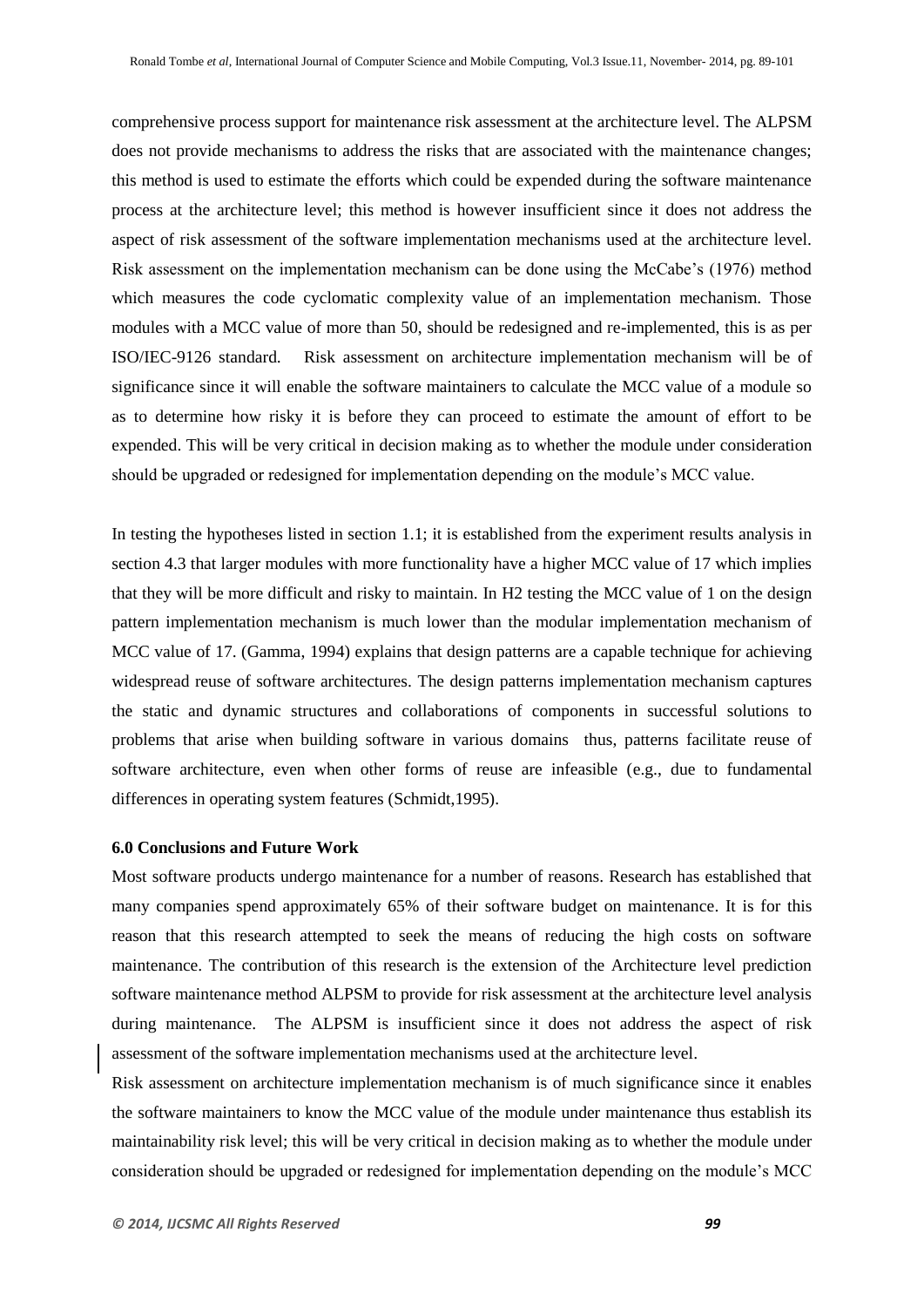value it is before the maintainer can proceed to estimate the amount of effort to be expended as given by the ALPSM. This research further established that modules that are implemented using design patterns approach are easily maintainable as compared to those implemented using the modular implementation approach; for instance the module for IP address validation-mechanism implemented using the design pattern approach(in section 4.2) has a Cyclomatic complexity value of 1 which is much lower as compared to that of IP address validation-mechanism implemented using the modular approach(in section 4.1) which has a Cyclomatic complexity of 17. A maintenance risk assessment method at the architecture level analysis is proposed in this research, the method was further validated through the experiment. This method can be of greater benefits for monitoring the effects of individual modifications on complexity. A major problem with software maintenance is that it gets out of control.

The method proposed in this research for software maintenance risk assessment at the architecture level needs to be validated further on different software architectures so as to determine its usefulness. Future researches should propose the metrics that should be incorporated to this method to enhance its easy of applicability.

#### **References**

- 1. Abdelmoez, W. M., Goseva-Popstojanova, K., & Ammar, H. H. (2006). Methodology for maintainability-based risk assessment. In *Reliability and Maintainability Symposium, 2006. RAMS'06. Annual* (pp. 337-342). IEEE.
- 2. Bass, L., Clements, P., & Kazman, R. (2003). *Software architecture in practice*. Addison-Wesley Professional.
- 3. Bengtsson, P., & Bosch, J. (1999). Architecture level prediction of software maintenance. In *Software Maintenance and Reengineering, 1999. Proceedings of the Third European Conference on* (pp. 139- 147). IEEE.
- 4. Emery, D., & Hilliard, R. (2008). Updating IEEE 1471: architecture frameworks and other topics. In *Software Architecture, 2008. WICSA 2008. Seventh Working IEEE/IFIP Conference on* (pp. 303-306). IEEE.
- 5. Gamma, E., Helm, R., Johnson, R., & Vlissides, J. (1994). *Design patterns: elements of reusable object-oriented software*. Pearson Education.
- 6. Garlan, D. (2000). Software architecture: a roadmap. In *Proceedings of the Conference on the Future of Software Engineering* (pp. 91-101). ACM.
- 7. McCabe T. J. and Bulter C.W.(1976). A complexity measure. IEEE Transactions on Software Engineering, 2(4): 308-320.
- 8. R. Tombe, S. Kimani and G. Okeyo. Method for Software Maintenance Risk Assessment at the Architecture Level. JIARM Journal, 2(1): 290-309, 2014.